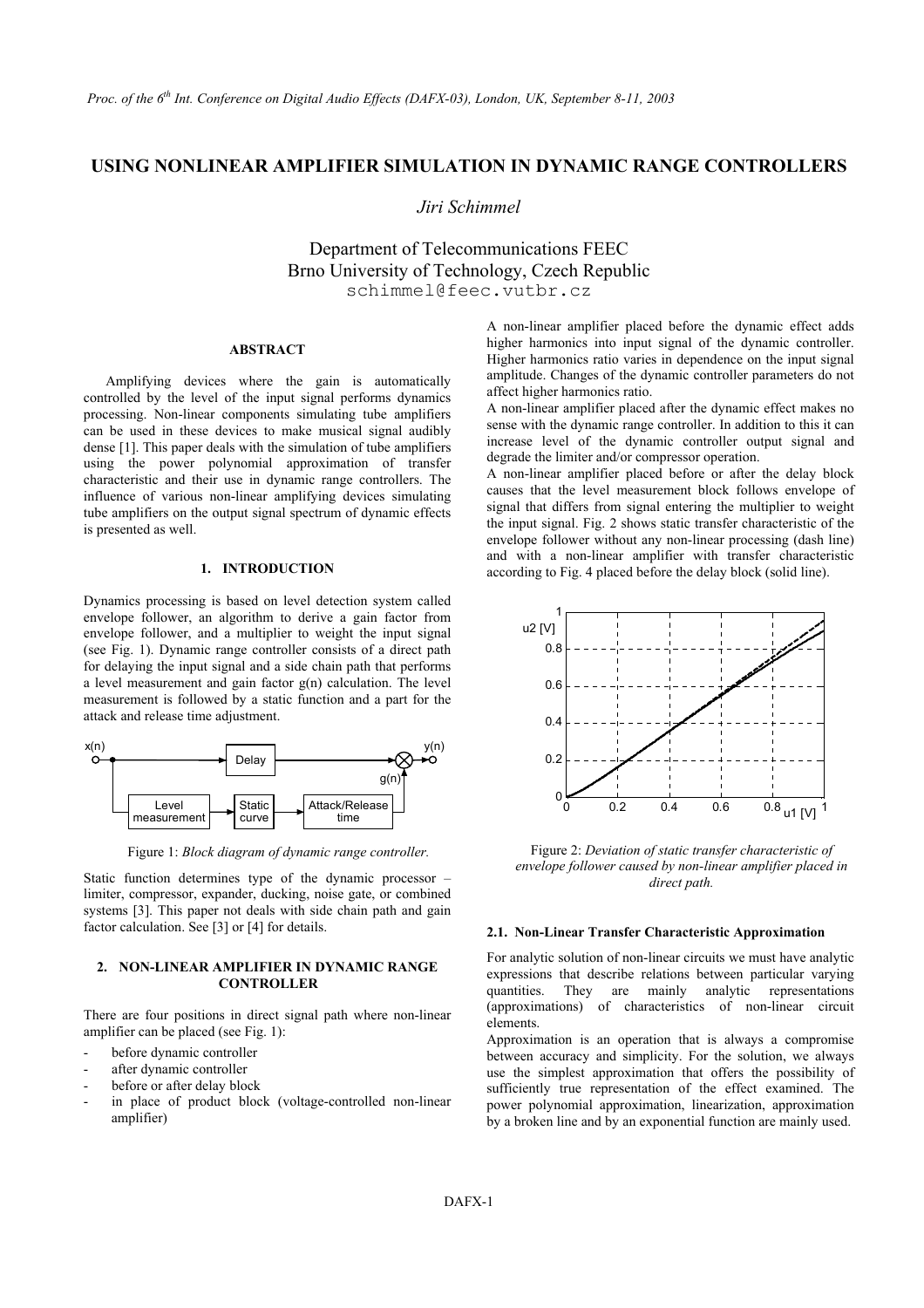The power polynomial approximation is most suitable for transfer characteristic approximation of tube amplifiers with receiving tube operating in starved-plate mode [5].

#### **2.2. Finding of Polynomial Coefficients**

We can find power polynomial coefficients using an approximation method, e.g. the least mean square method, from static transfer characteristic of the system measured in a sufficient number of points. The order of polynomial is determined experimentally on the basis of the change in maximum deviation of the real transfer characteristic from its approximation. If the maximum deviation does not change markedly, increasing the polynomial order does not make sense. However, for computer DC analysis we need a model of amplifier's electric circuit. Measuring the static transfer characteristic of real analog model is time-consuming and in many cases it is not possible due to the coupling capacitors.

We can also determine the coefficients of the polynomial that approximates the static transfer characteristic of the system from the higher harmonics ratio when generating the harmonic signal. See [5] for details.

#### **2.3. Non-linear Amplifier Saturation**

Saturation is a term representing a non-linear amplifier parameter, which causes sound to be more "tubed". This parameter can influence the signal boost, tube heating, operating point, etc. Anyway, this parameter changes higher harmonics ratio of the output signal. There are many possibilities how to change higher harmonics ratio in the non-linear amplifier model that uses the power-polynomial approximation. One possibility is the system in Fig. 3. This system keeps higher harmonics mutual ratios unchanged with change of saturation. It changes only higher harmonic amplitude ratios with respect to the amplitude of the first harmonic. See [5] or [7] for details.



Figure 3: *Simulink model of non-linear system with change of saturation.*

### **3. ALGORITHM OPTIMIZATION**

Evaluating polynomial of higher order is a very powerdemanding process. Optimization of non-linear amplifier using power-polynomial approximation with adjustable saturation is described in [6] and [7]. Further increment of power demands are over-sampling or band-limiting techniques [4] that are used to avoid aliasing distortions. Especially over-sampling method is not very useful for high-order polynomials because the approximation polynomial must be evaluated for all samples of over-sampled input signal. Especially for band-limiting techniques the double Harvard architecture, vector, or SSE optimization can be used.

## **4. SIMULATION RESULTS**

The non-linear amplifier model from Fig. 4 was used for simulation. The "Tube Simulator! block is subsystem for model from Fig. 3. Coefficients of approximation polynomial for the first testing were obtained from output signal spectrum of real analog tube amplifier with the 12AX7 tube operated at low plate voltage. Transfer characteristic of this amplifier is in Fig. 5. The characteristic is transformed to the "VST plug-in" amplitude range  $\le$ -1;1 $>$  with 3 dB overloading of input signal. Fig. 6 shows higher harmonics ratio of this system with harmonic signal generation with nominal amplitude.



Figure 4: *Simulink model of simple non-linear amplifier using power-polynomial approximation.* 



Figure 5: *Transfer characteristic of non-linear amplifier used for simulation.* 



Figure 6: *Higher harmonics ratio of non-linear system with transfer characteristic according to Fig. 5 with harmonic signal generation with nominal amplitude.*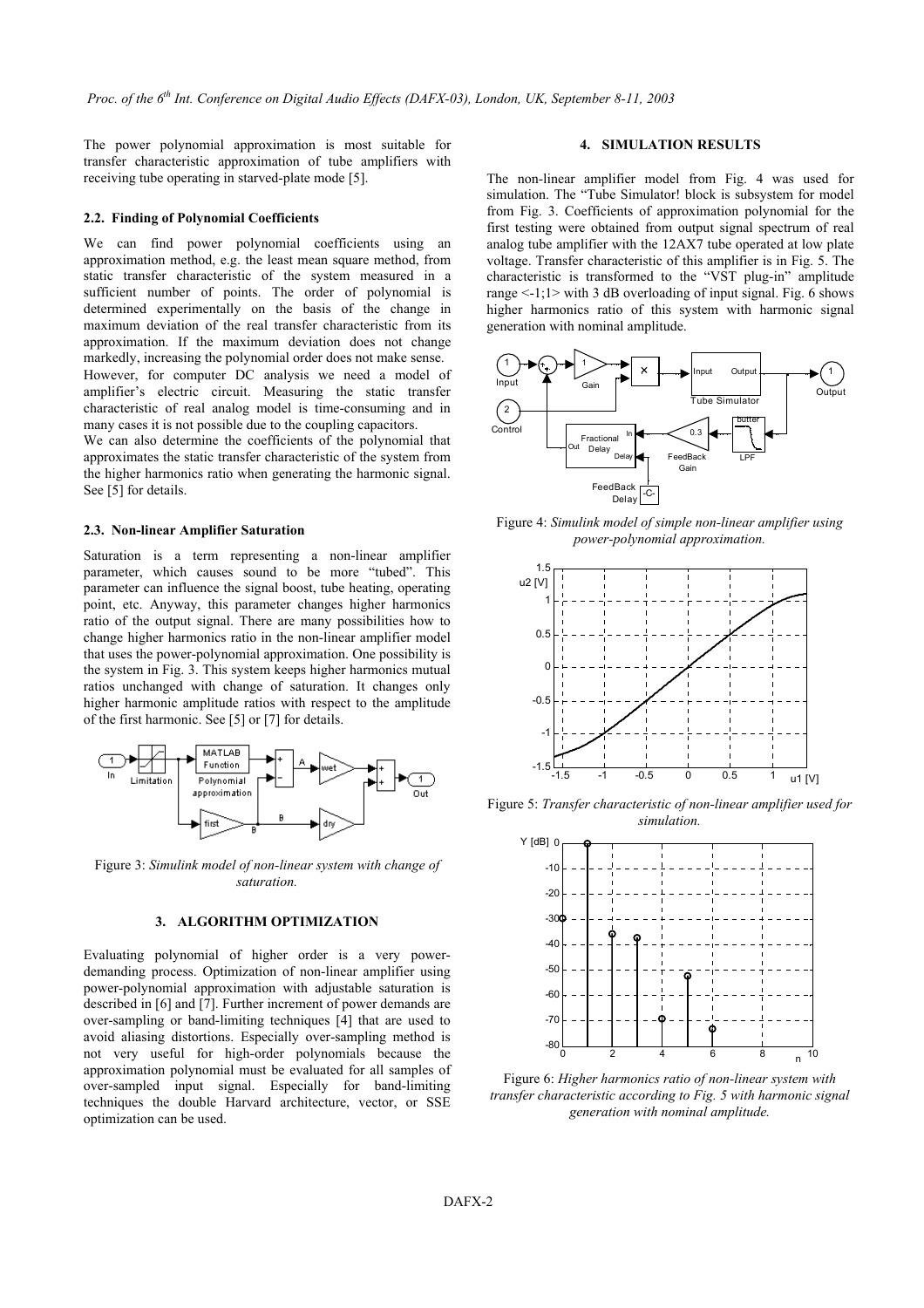A combined compressor-expander system described in [3] or [4] and a special harmonic input signal with envelope according to Fig. 7 were used for simulation.



Figure 7: *Test signal envelope.* 

The release time of 5 ms and the attack time of 1 ms were used. Averaging time was set exactly to 25 periods of test signal to minimize signal distortion caused by ripple of the envelope follower output signal. The expander and compressor threshold levels were set according to the test signal – first part of test signal falls into expander stage, second part into linear stage and impulse into compressor stage.

The output signal spectrum in each part was counted from **6. CONCLUSION** exactly 80 periods of the input signal after end of the transients. No weighted window was used - frequency of the test signal was set to 1/20 of sampling frequency, so each period consists of exactly 20 samples. Every block of samples used for discrete Fourier transform of output signal starts and ends at the first sample of period (zero value).

You can see some simulation results in Fig. 9 to 16. The output signal envelope and spectrums with compressor ratio (CR) set to 5:1 and expander ratio (ER) set to 1.5:1 are in Fig. 9 to 12. The output signal envelope and spectrums with compressor ratio set to 2:1 and expander ratio set to 3:1 are in Fig 13 to 16. As can be seen from Fig. 9 and 13, the output signal envelope (solid line) is almost the same as the output signal envelope when no nonlinear amplifier is used (dash line). Fig. 8 shows variation of the input non-linear amplifier (dash line) and control non-linear amplifier (solid line) transfer characteristic from linear model.



Higher harmonics ratios differ in each stage (expander, linear, compressor) and also depend on the ratio parameters. Contrariwise, the gain parameter does not affect the output signal spectrum. It follows from simulation results that higher harmonics ratios differ in each stage (expander, linear, compressor) and also depends on the ratio parameters. Contrariwise, the gain parameter does not affect the output signal spectrum. It also follows from simulation results that the output signal envelope is almost the same as the output signal envelope when no non-linear amplifier is used and static transfer characteristic does not differ from static transfer characteristic of dynamic controller without non-linear amplifiers.

#### **5. VST PLUG-IN IMPLEMENTATION**

The described model was implemented as an VST plug-in module without its own graphic user interface. The VST plug-in allows setting of common compander parameters as well as the all parameters of the non-linear amplifier model  $-$  i.e. the higher harmonics ratio, saturation, feedback time, feedback level, and filter parameters. The plug-in uses oversampling technique to avoid aliasing distortions. Order of upsampling and downsampling is derived from order of power polynomial used for approximation.

The model described in the paper can be used for the digital dynamic effects implementation, especially for digital companders or maximizers working on real-time. Resulting sound is more expressive and "audibly dense" than sound of standard dynamic controllers.

#### **7. ACKNOWLEDGEMENTS**

The paper was prepared within the framework of FRVS project N°2125/2003/F1 of the Ministry of Education, Youth and Sports.

#### **8. REFERENCES**

- [1] Barbour, E., "The Cool Sound of Tubes". *IEEE Spectrum*, vol. 8/1998, pp. 24-35 (August 1998).
- [2] Kashuba, A., "Ab Initio Model for Triode Tube" *J. Audio Eng. Soc.*, vol. 47, pp. 373-377 (May 1999).
- [3] McNally, G.W., "Dynamic Range Control of Digital Audio Signals". *J. Audio Eng. Soc.*, vol. 32, pp. 316-327.
- [4] Zolzer, U., *DAFX Digital Audio Effects*, John Wiley & Sons, Ltd (2002).
- [5] Schimmel, J. "Non-linear Dynamics Processing". In *114th AES Convention paper 5775*.
- [6] Schimmel, J., Smekal, Z., Krkavec, P. "Optimizing Digital Musical Effect Implementation for Harvard DSP Architecture". In *Proceedings of the 4<sup>th</sup> International Conference on Digital Audio Effects DAFx-01*, pp. 33 – 38.
- [7] Schimmel, J., Smekal, Z. "Optimizing Digital Musical Effect Implementation for Multiple Processor DSP Systems". In *Proceedings of the 5th International Conference on Digital Audio Effects DAFx-02*, pp. 81 – 84. Figure 8: *Variation of transfer characteristic from linear model.*